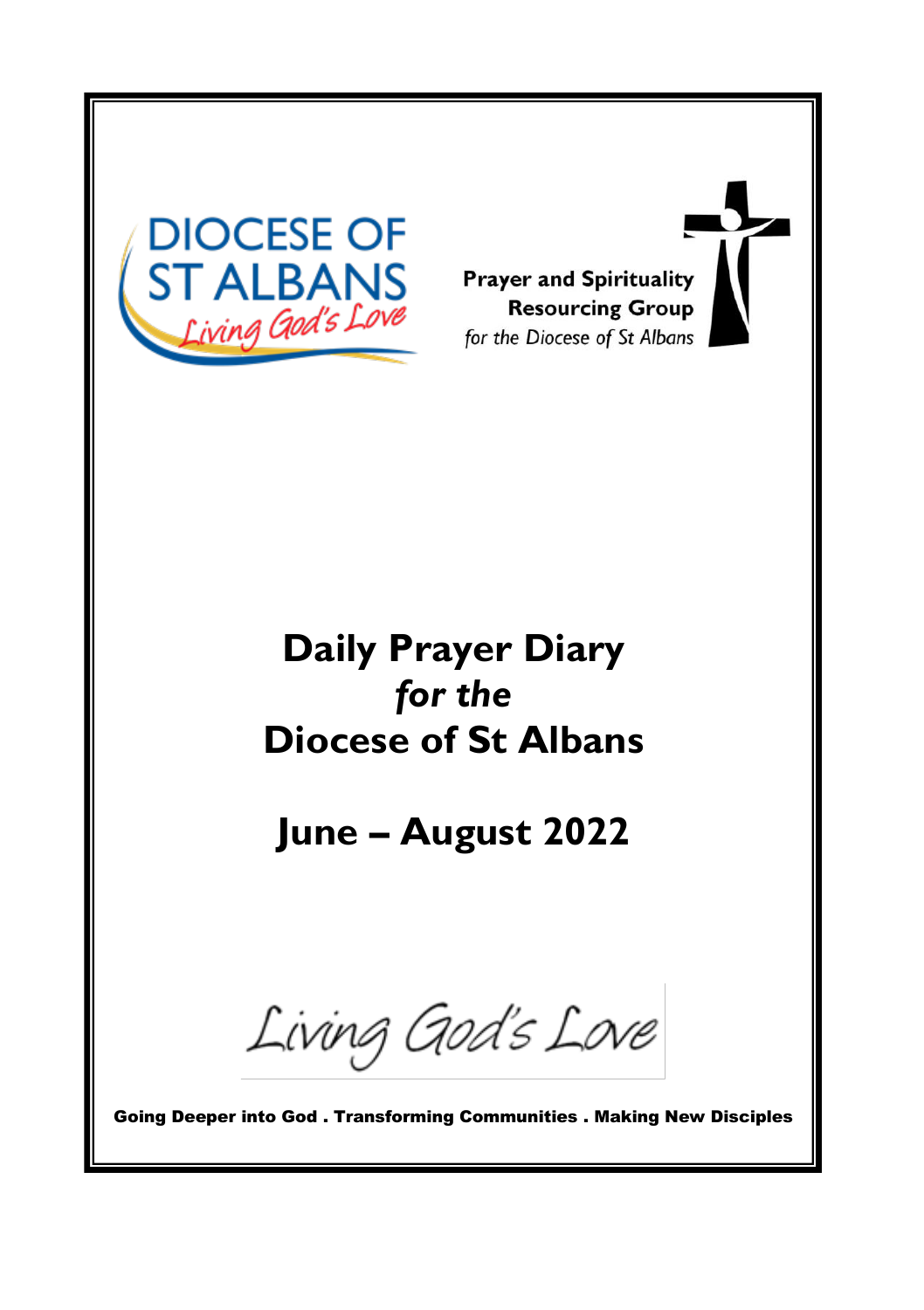## **How to read this diary - a user's guide**

- Information for prayer is provided by a member of each parish/group.
- Each Parish is included, with the Deanery to which it belongs in brackets.
- Information for the Anglican Communion (ACP) is from the Anglican Communion's website. If you visit this page: <https://anglicancommunion.org/acp> you can download the cycle for the next three years.
	- o On Sundays the autonomous Provinces of the Anglican Communion are given
	- o On weekdays one Anglican Diocese from around the world. Each Diocese is briefly identified here either by the country, or in some cases the supranational Anglican Province to which it belongs.
	- o Please note, the names of Bishops are, alas, no longer noted in the Anglican Cycle of Prayer.

As the Diocesan Prayer Diary is prepared several months in advance, please accept our apologies if recent changes or events are not noted.

With thanks to all who make this Diary possible: Keith - our new Editor, Ruth and Neil at the Diocesan Office.

Deborah Snowball *Chair of PSRG psrgchair@stalbans.anglican.org*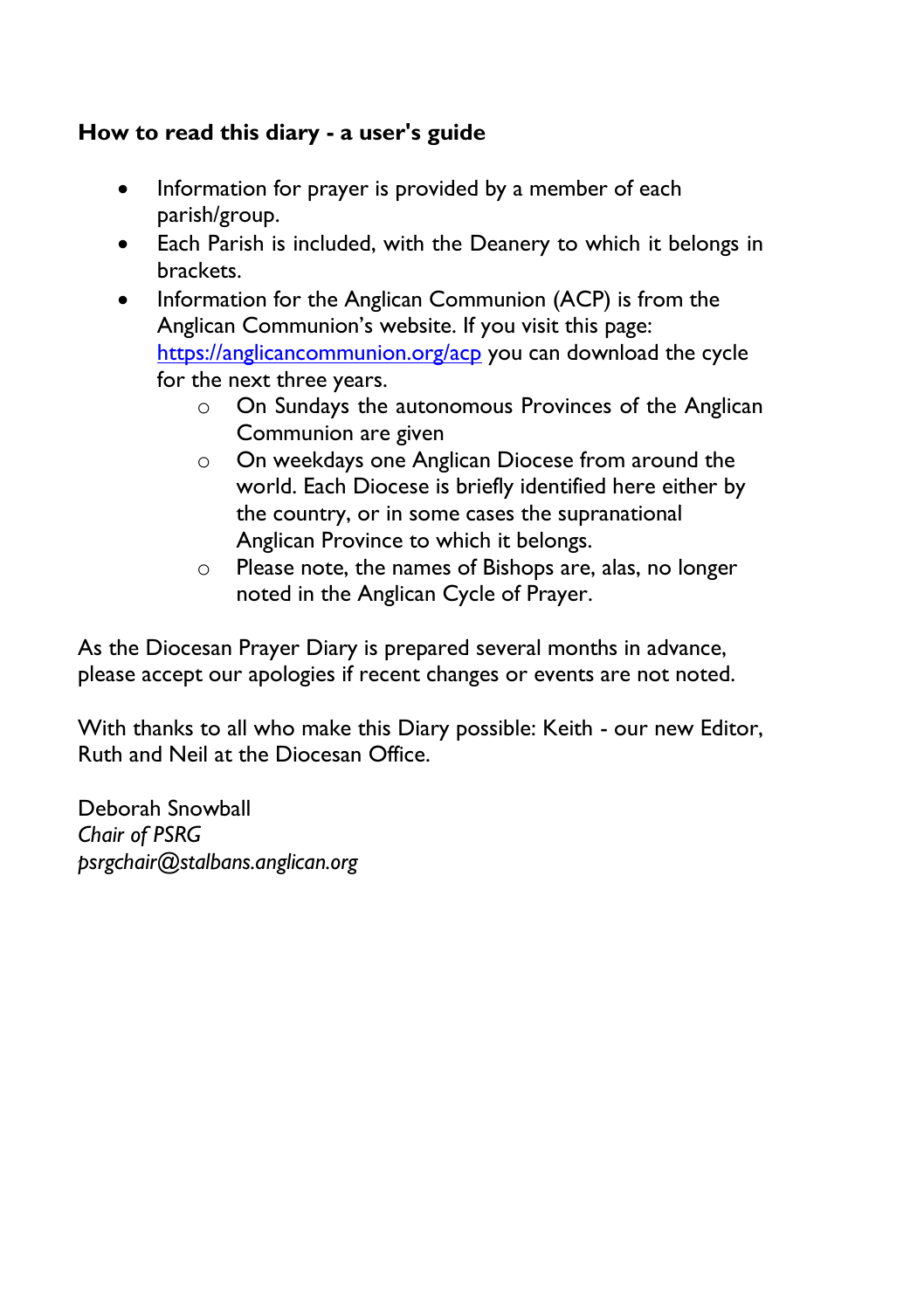# **Prayers for the week beginning Sunday 29 May**

LGL: Going deeper into God: *Places of Pilgrimage in the United Kingdom*

| Sun 29 Sandon (Buntingford)                                                                     |
|-------------------------------------------------------------------------------------------------|
| In Vacancy, (LLW) David Ginn                                                                    |
| Thanksgiving: For members of the church and the local community they serve.                     |
| ACP: Church of South India                                                                      |
| Mon 30 Therfield (Buntingford)                                                                  |
| Vacant, (R) Richard Genochio, (LLW) Rosemary Campbell                                           |
| Thanksgiving: For members of the church and the local community they serve.                     |
| ACP: Lucknow (North India)                                                                      |
| Tue 31 THE VISITATION OF MARY TO ELIZABETH                                                      |
| <b>Throcking (Buntingford)</b>                                                                  |
| Mark Bailey                                                                                     |
| Thanksgiving: Our new churchyard gates commemorating the Queen's Platinum                       |
| Jubilee. Prayers: Formation of a new Joint PCC with Cottered.                                   |
| ACP: Lui (South Sudan)                                                                          |
| <b>Wed 01 Diocesan Advisory Committee</b>                                                       |
| Christopher Green (Chair); Emma Critchley (Secretary)                                           |
| Thanksgiving: For the time, energy and commitment given by DAC members and                      |
| consultants. Prayers: For wisdom and encouragement in assisting parishes as they                |
| seek to reach out in mission and transform local communities through their                      |
| buildings, making each church a place where people may come to know Jesus                       |
| Christ.                                                                                         |
| ACP: Lusaka (Zambia)                                                                            |
| Thu 02 Chaplains within Medical Establishments                                                  |
| Tom Baron                                                                                       |
| Thanksgiving: For all who work in Hospitals and Care Homes                                      |
| ACP: Lusitanian Church (Portugal)                                                               |
| Fri 03 Walkern (LEP) (Buntingford)                                                              |
| Mark Bailey (R) Laurie Hawkins                                                                  |
| Thanksgiving: For the energy and enthusiasm our new priest has brought to the                   |
| parish. Prayers: For greater involvement of parishioners in our worship, especially             |
| the Platinum Jubilee celebrations.                                                              |
| $\Lambda$ CD, $\Lambda$ , $\Lambda$ , $\Lambda$ , $\Lambda$ , $\Lambda$ , $\Lambda$ , $\Lambda$ |

*ACP*: Luweero (Uganda)

**Sat 04 Wallington** (Buntingford)

In vacancy, (LLW) David Ginn

*Thanksgiving*: For members of the church and the local community they serve.

*ACP*: Northern Luzon (Philippines)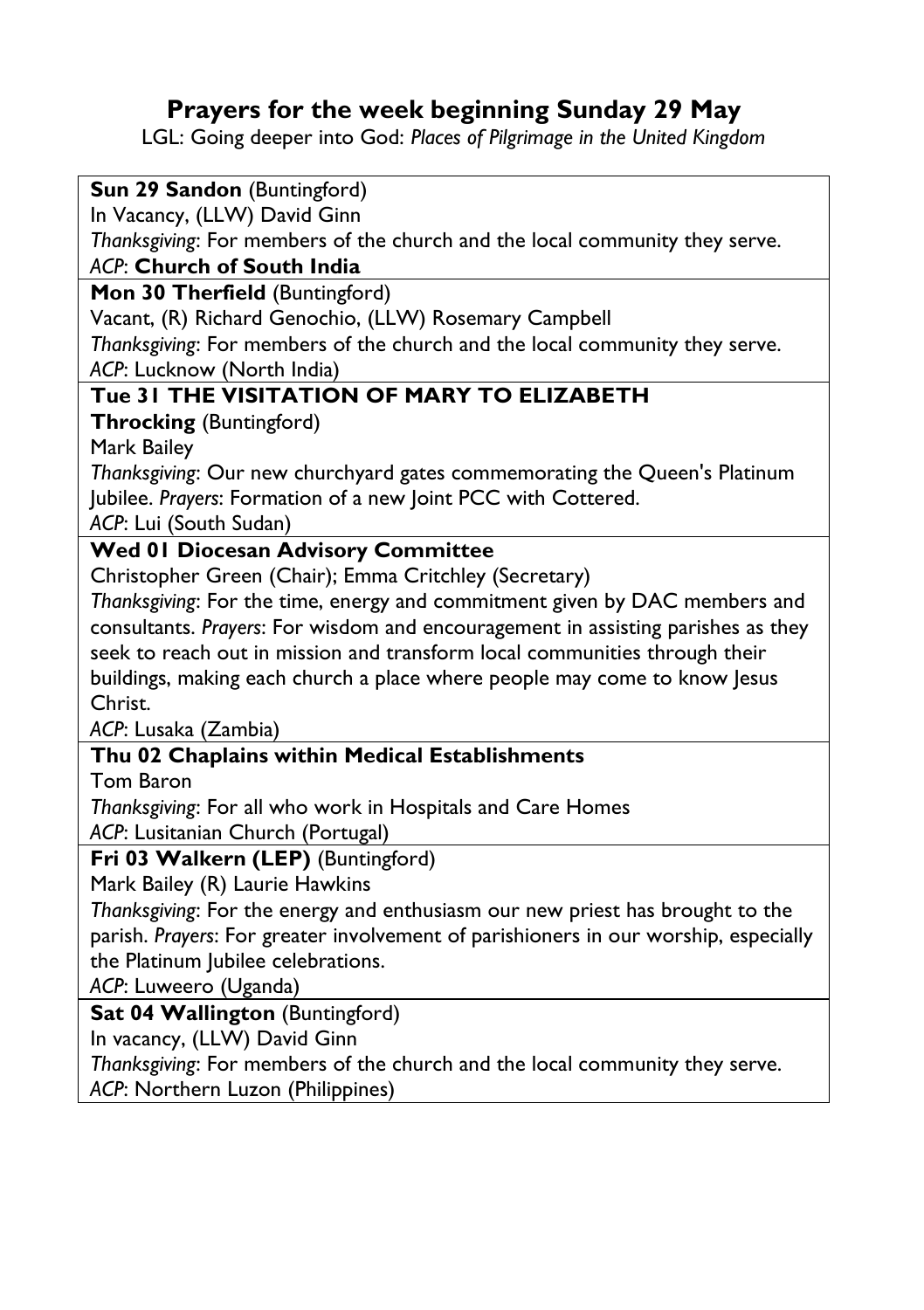# **Prayers for the week beginning Sunday 5 June**

LGL: Making new disciples*: All who hear the Gospel through our Church Schools*

#### **Sun 05 PENTECOST Westmill** (Buntingford) In vacancy, (R) Sandra Jones, (LLW) Gill Stemp *Thanksgiving*: For members of the church and the local community they serve. *ACP*: **Anglican Church of Southern Africa Mon 06 Weston** (Buntingford) In vacancy, (LLWs) David Ginn, Jennie Bowell *Thanksgiving*: For members of the church and the local community they serve. *ACP*: Lweru (Tanzania) **Tue 07 Broxbourne with Wormley** (Cheshunt) Charles Hudson, Ash David *Thanksgiving*: For the number of people approaching us for infant and adult baptisms. *Prayers*: For the progress with our plans to re-build our work among children and young people. *ACP*: Macau (*Hong Kong*) **Wed 08 Cheshunt** (Cheshunt) Eugene Hanshaw Mark Escott *Thanksgiving*: For the success of the new men's group. *Prayers*: That our new youth group would serve the needs of our young people. *ACP*: Machakos (Kenya) **Thu 09 Goff's Oak, St James** (Cheshunt) Tom Lilley, (LLW) Elaine Batten *Thanksgiving*: For the recently re-started toddler group and the opportunity it's given to connect with local families. *Prayers*: That this year our church will grow in number and grow in our relationship with God. *ACP*: Madhya Kerala (South India) **Fri 10 Hoddesdon** (Cheshunt) Rachel Pennant

*Thanksgiving*: For the growing links with local families, especially through Wild Church. *Prayers*: For the team responsible for planning our inter-generational worship.

*ACP*: Madi-West Nile (Uganda)

**Sat 11 Northaw and Cuffley** (Cheshunt)

Christopher Kilgour, (LLWs) Chris Ruge-Cope, Daniel Ruge-Cope, Brenda West *Thanksgiving*: For members of the church and the local community they serve. *ACP*: Madras (South India)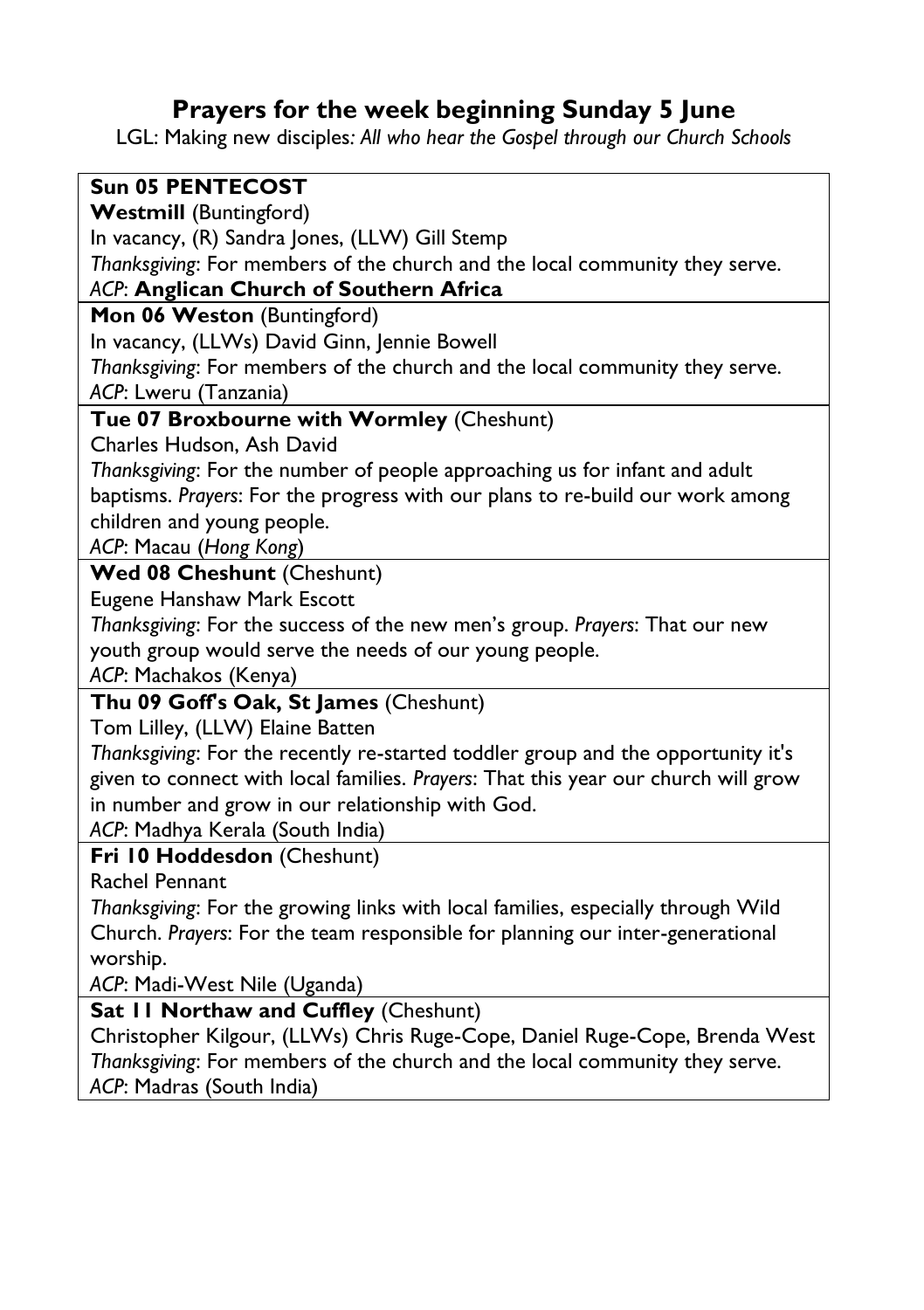# **Prayers for the week beginning Sunday 12 June**

LGL: Transforming Communities: *All Carers support groups*

| <b>Sun 12 TRINITY SUNDAY</b>                                                       |
|------------------------------------------------------------------------------------|
| Rye Park, St Cuthbert (Cheshunt)                                                   |
| Nick Sharp, (R) John Griffiths                                                     |
| Thanksgiving: For enthusiasm and growth amongst young families in Messy            |
| Church. Prayers: That we may face our challenges over repairing our building,      |
| addressing Sunday worship and growing in maturity and numbers.                     |
| ACP: Anglican Church of South America                                              |
| Mon 13 Turnford (Cheshunt)                                                         |
| Helen Bryan                                                                        |
| Thanksgiving: For the excellent response to our service feedback cards.            |
| Prayers: For our journey, as we Lead our Church into Growth.                       |
| ACP: Madurai-Ramnad (South India)                                                  |
| Tue 14 Waltham Cross, Christ Church (Cheshunt)                                     |
| Teresa Wynne, Vanessa Jefferson                                                    |
| Thanksgiving: For the growing success and sustainability of our porch pantry.      |
| Prayers: For our church communities as we prepare to disband our LEP.              |
| ACP: Magwi (South Sudan)                                                           |
| <b>Wed 15 Billington (Dunstable)</b>                                               |
| Steve Marsh, Don Brewin, (PTO) Steve Davies (R) Roger Collor                       |
| Thanksgiving: For the Queen's Platinum Jubilee celebration events. Prayers: To     |
| make the most of our missional contact with the village.                           |
| ACP: Mahajanga (Indian Ocean)                                                      |
| Thu 16 Corpus Christi                                                              |
| <b>Chalgrave</b> (Dunstable)                                                       |
| Linda Washington, Nigel Washington                                                 |
| Thanksgiving: For members of the church and the local community they serve.        |
| ACP: Maiduguri (Nigeria)                                                           |
| Fri 17 Dunstable (Dunstable)                                                       |
| Rachel Phillips, Tim Davis, Ricky Turner, Jenna Dearden                            |
| Thanksgiving: For the joyful resumption of worship in our three churches. Prayers: |
| For our curate, Jenna, soon to be ordained priest in our parish church.            |
| ACP: Maine (USA)                                                                   |
| Sat 18 Eaton Bray with Edlesborough (Dunstable)                                    |
| Joy Cousans, (SSM) Stephen Burge, (R) Gordon Gray                                  |
| Thanksgiving: For members of the church and the local community they serve.        |

*ACP*: Maiwut (South Sudan)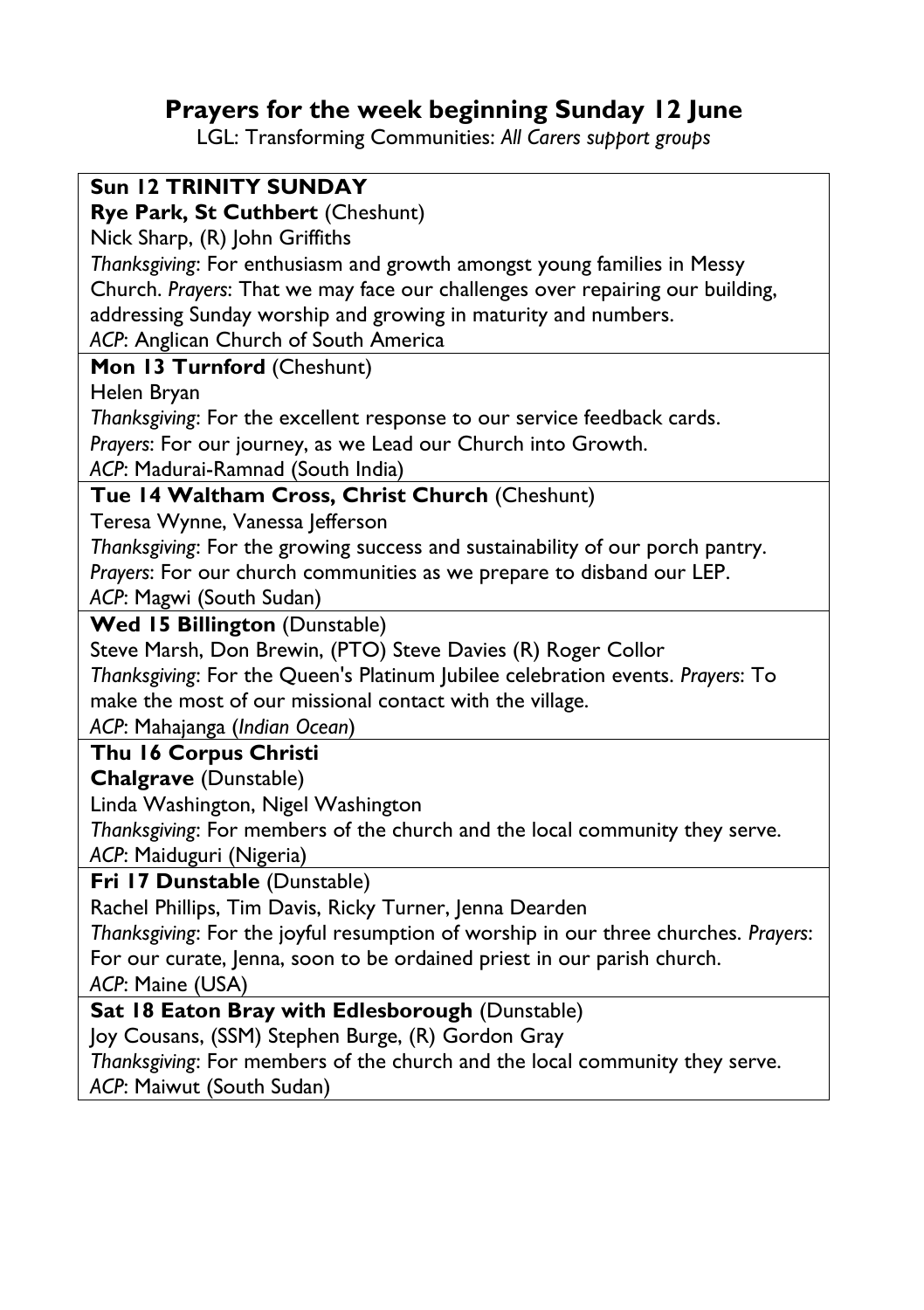## **Prayers for the week beginning Sunday 19 June**

LGL: Going deeper into God: *Those preparing for baptism and confirmation*

## **Sun 19 Heath and Reach with Egginton** (Dunstable)

Noel McGeeney Tricia Humber Linda Morris

*Thanksgiving*: For daily Zoom morning and evening prayer. *Prayers*: That we may reach the goals set out in our MAP.

*ACP*: Episcopal Church of South Sudan

#### **Mon 20 Hockliffe** (Dunstable)

Noel McGeeney Geoff Marchant

*Thanksgiving*: For the commitment of the family service band. *Prayers*: That we may reach the goals set out in our new Mission Action Plan.

*ACP*: Makamba (Burundi)

## **Tue 21 Houghton Regis** (Dunstable)

Diego Galanzino

*Thanksgiving*: Work of Parish Volunteers during the pandemic. *Prayers*: For town residents moving into the new housing.

*ACP*: Makueni (Kenya)

#### **Wed 22 Alban**

*Thanksgiving*: For the witness and courage of Alban and all martyrs *ACP*: Makurdi (Nigeria)

#### **Thu 23 Kensworth** (Dunstable)

Nicola Lenthall, (R) Dorothy Blackburn, (R) Penny Fray

*Thanksgiving*: For our ongoing return to ministry with children and young people. *Prayers*: For our readers and new LLW team.

*ACP*: Malabar (South India)

## **Fri 24 Birth of John the Baptist**

**Leighton Buzzard** (Dunstable) Cate Irvine

*Thanksgiving*: For members of the church and the local community they serve. *ACP*: Malaiga (*Melanesia*)

#### **Sat 25 Linslade** (Dunstable)

Bernard Minton, (PTO) Wyn Jones, (R) Charles Amis, (R) Mike Finney, (R) Russell Stannard, (R) Ian Woodward

*Thanksgiving*: For our Patronal Festival celebrations over the last two weekends. *Prayers*: For those from the Team who were confirmed on the 12<sup>th</sup> and those to be ordained next weekend.

*ACP*: Malakal (South Sudan)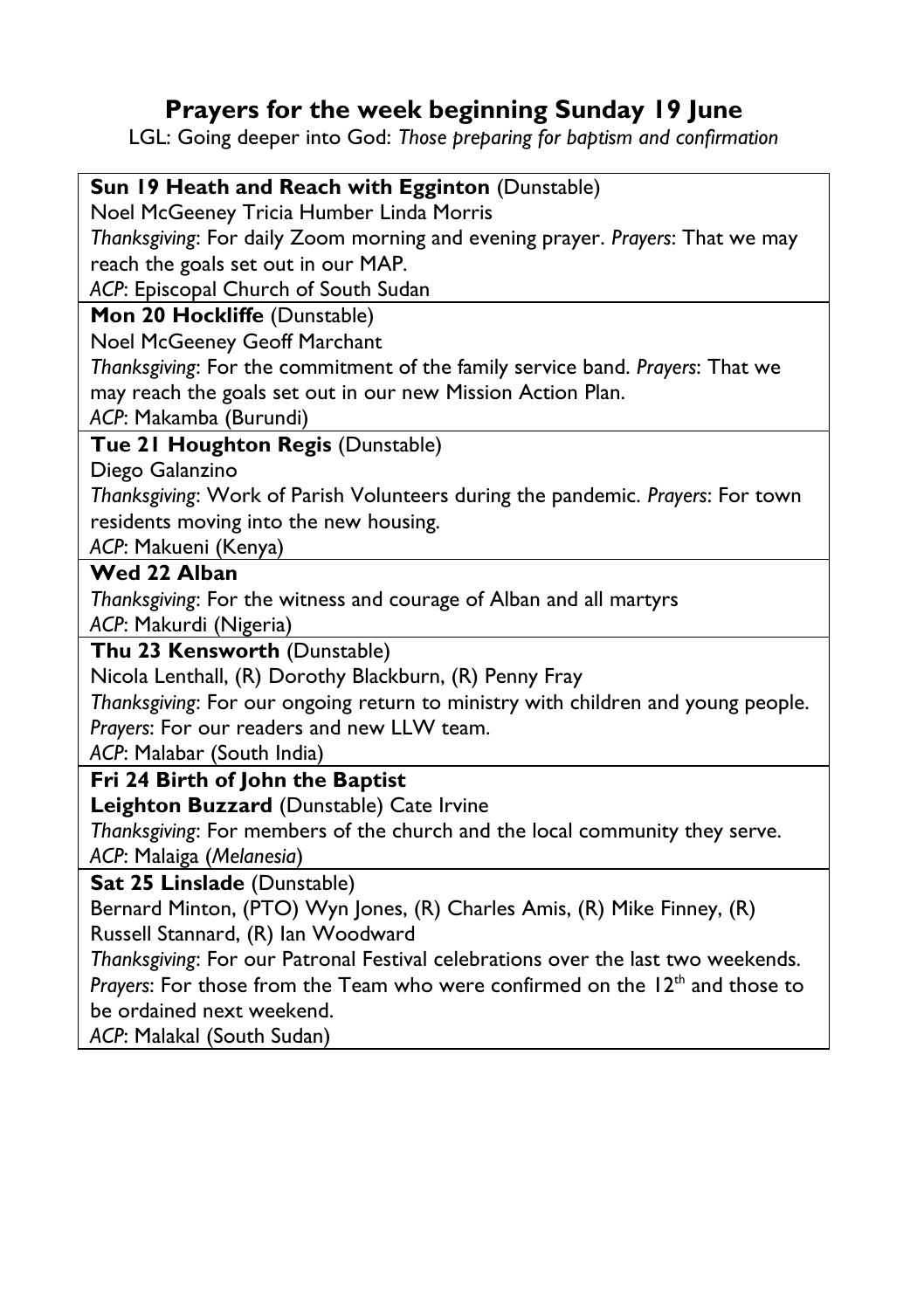## **Prayers for the week beginning Sunday 26 June**

LGL: Making new disciples: *Those approaching retirement*

#### **Sun 26 Sandhills, Church of the Good Shepherd (Conventional District)** (Dunstable)

Steve Marsh, (PTO) Steve Davies (Rs) Frank Reedy, Katharine Reedy *Thanksgiving*: For the great contacts we are making through our pop-up café at the sports ground. *Prayers*: For the appointment of the Pioneer Missioner for the New Housing Estates within the Ouzel Valley Team Ministry.

*ACP*: Episcopal Church of Sudan

**Mon 27 Stanbridge** (Dunstable)

Kaushal David, (R) Kerry Smith

*Thanksgiving*: For members of the church and the local community they serve. *ACP*: Lake Malawi (*Central Africa*)

**Tue 28 Studham** (Dunstable)

Nicola Lenthall, (R) Dorothy Blackburn, (R) Penny Fray

*Thanksgiving*: For children's work and our new Friday club. *Prayers*: For our readers and new LLW team.

*ACP*: Northern Malawi (*Central Africa*)

## **Wed 29 Peter & Paul**

#### **Tilsworth** (Dunstable)

Kaushal David, (R) Kerry Smith

*Thanksgiving*: For members of the church and the local community they serve. *ACP*: Southern Malawi (*Central Africa*)

#### **Thu 30 Toddington** (Dunstable)

Linda Washington, Nigel Washington

*Thanksgiving*: For members of the church and the local community they serve.

*ACP*: West Malaysia (*South East Asia*)

## **Fri 01 Workplace Ministry Chaplains**

Liz Hughes

*Thanksgiving*: That the church has a foothold in the work of the airport through the chaplaincy and are recognised by the airport team as key support to help the refugees coming from Ukraine. *Prayers*: For Liz Hughes and the Volunteer Chaplains at London Luton Airport. The last few months have been challenging with the influx of people from Ukraine, many who have been traumatised by their experience back home. Pray for strength and wisdom for the team *ACP*: Malek (South Sudan)

## **Sat 02 Totternhoe** (Dunstable)

Kaushal David, (R) Kerry Smith

*Thanksgiving*: For members of the church and the local community they serve.

*ACP*: Malek Rup (South Sudan)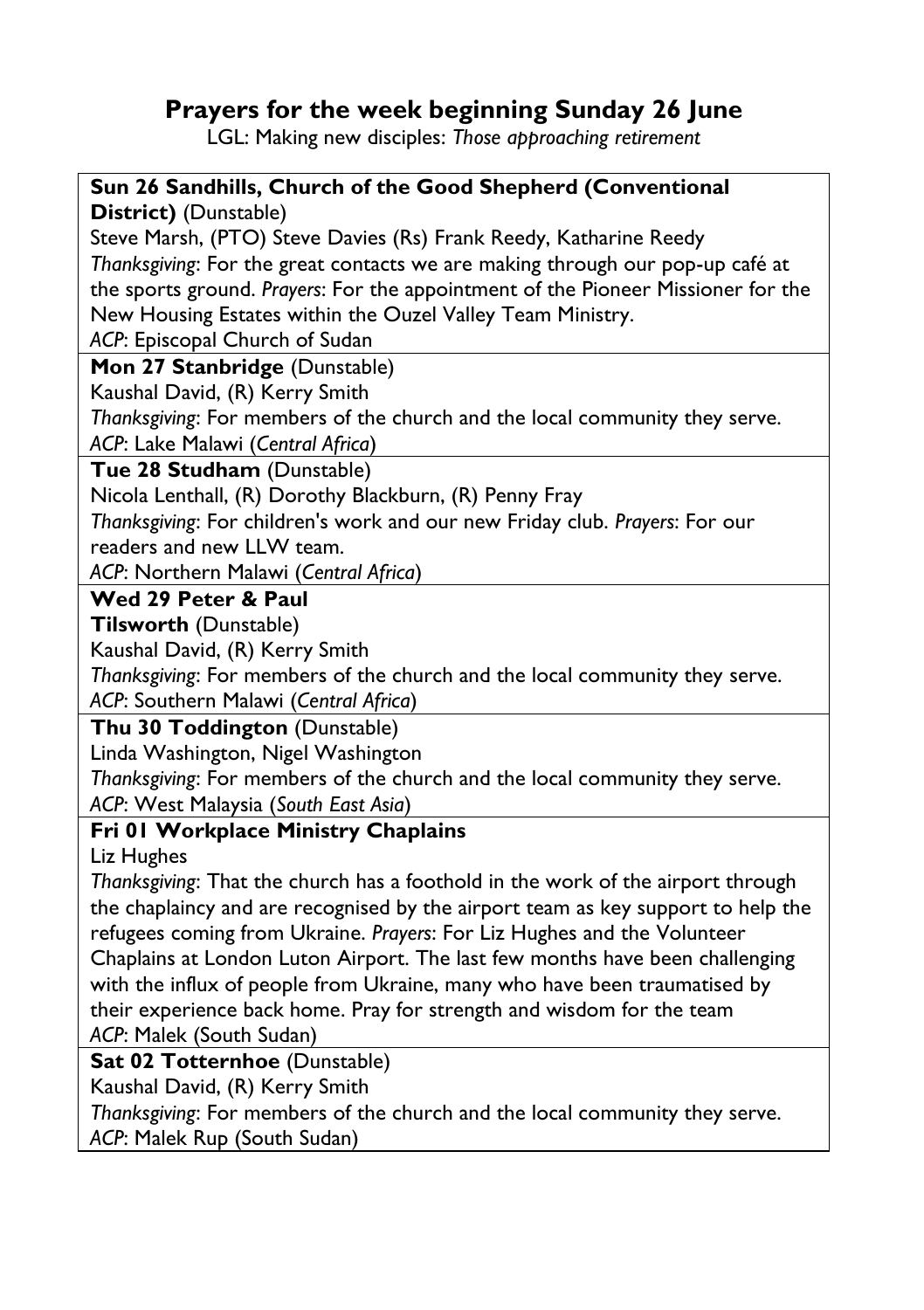# **Prayers for the week beginning Sunday 3 July**

LGL: Transforming Communities: *Those running debt advice schemes*

| Sun 03 Thomas the Apostle                                                           |
|-------------------------------------------------------------------------------------|
| <b>Whipsnade</b> (Dunstable)                                                        |
| Nicola Lenthall, (Rs) Dorothy Blackburn, Penny Fray                                 |
| Thanksgiving: For new PCC members. Prayers: For our readers and new LLW             |
| team.                                                                               |
| ACP: Anglican Church of Tanzania                                                    |
| Mon 04 Apsley End (Hemel Hempstead)                                                 |
| In Vacancy                                                                          |
| Thanksgiving: For the appointment of our new priest, Alice Jollie, to be licensed   |
| as team vicar in September. Prayers: Encouraging people to return to church.        |
| ACP: Malindi (Kenya)                                                                |
| Tue 05 Bennetts End (Hemel Hempstead)                                               |
| In Vacancy, (R) Robert Day                                                          |
| Thanksgiving: For our new priest, Alice Jollie. Prayers: For all keeping our church |
| alive during the vacancy.                                                           |
| ACP: Manawa o Te Wheke (New Zealand)'                                               |
| Wed 06 Boxmoor (Hemel Hempstead)                                                    |
| Michael Macey, (R) Carole Lewis                                                     |
| Thanksgiving: For the way we are recovering from the pandemic and pushing           |
| forward with our MAP goals. Prayers: That we have the energy and vision to          |
| think big, be bold and take risks.                                                  |
| ACP: Manchester                                                                     |
| Thu 07 Hemel Hempstead, Grovehill and Woodhall Farm (LEP)                           |
| (Hemel Hempstead)                                                                   |
| Austin Janes, (R) Jenny Baker                                                       |
| Thanksgiving: For new volunteers and ministries in stewarding and worship           |
| leading. Prayers: For continuity and growth during the vicar's extended study       |
| leave and for new volunteers to be grown.                                           |
| ACP: Mandalay (Myanmar)                                                             |
| Fri 08 Hemel Hempstead, St Barnabas, Adeyfield (Hemel Hempstead)                    |
| Richard Graham                                                                      |
| Thanksgiving: For members of the church and the local community they serve.         |
| ACP: Manicaland (Zimbabwe)                                                          |
| Sat 09 Hemel Hempstead, St Mary and St Paul (Hemel Hempstead)                       |
| John Williams                                                                       |
| Thanksgiving: For our Toddler Group, which is growing.                              |
|                                                                                     |
| Prayers: Strength during the vacancy.                                               |

*ACP*: Maper (South Sudan)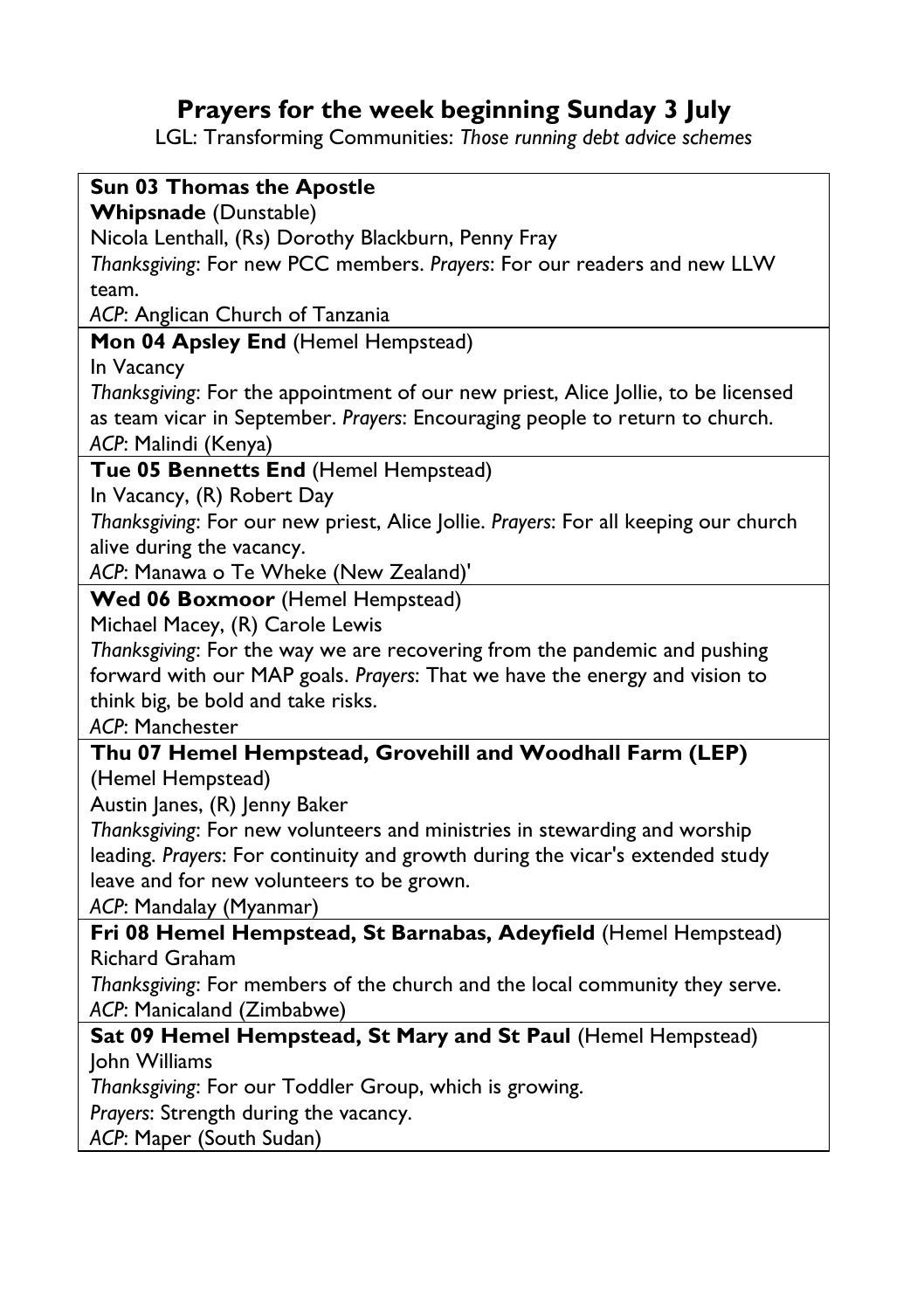## **Prayers for the week beginning Sunday 10 July**

LGL: Going deeper into God: *All those going on pilgrimage*

## **Sun 10 Hemel Hempstead, Warners End and Gadebridge** (Hemel Hempstead) Pete Stevenson *Thanksgiving*: For the joy of Easter Messy Church, and Easter Sunday with lots of children & chocolate. *Prayers*: That church bookings (especially children's parties) would increase. *ACP*: Church of the Province of Uganda **Mon 11 Kings Langley** (Hemel Hempstead) James McDonald *Thanksgiving*: For members of the church and the local community they serve. *ACP*: Mara (Tanzania) **Tue 12 Leverstock Green** (Hemel Hempstead) Lizzie Hood, Jos Perris, (R) Tim Bourne, (R) Jane Smart *Thanksgiving*: For the strong sense of belonging in our church family. *Prayers*: For ministry amongst young people, from tots to teens. *ACP*: Maralal (Kenya) **Wed 13 Aston (Conventional District)** (Hertford and Ware) Jenny Gray, (PTO) Angela Lynas, (R) Ann Edwards *Thanksgiving*: Thanksgiving for the generous response to Ukrainian refugees. *Prayers*: prayers for vision for Living God's Love in our communities and Reaching New People. *ACP*: Marathwada (North India) **Thu 14 Bayford** (Hertford and Ware) Theresa Musiwacho *Thanksgiving*: For the six people who were confirmed in the group. *Prayers*: For vision for more community outreach. *ACP*: Maridi (South Sudan) **Fri 15 Bengeo Holy Trinity and St Leonard with Christ Church** (Hertford and Ware) Robert Thompson *Thanksgiving*: For members of the church and the local community they serve. *ACP*: St Mark Evangelist (South Africa) **Sat 16 Bramfield** (Hertford and Ware) Jenny Gray, (PTO) Angela Lynas, (R) Ann Edwards *Thanksgiving*: Thanksgiving for the generous response to Ukrainian refugees. *Prayers*: For vision for Living God's Love in our communities and Reaching New People. *ACP*: Marsabit (Kenya)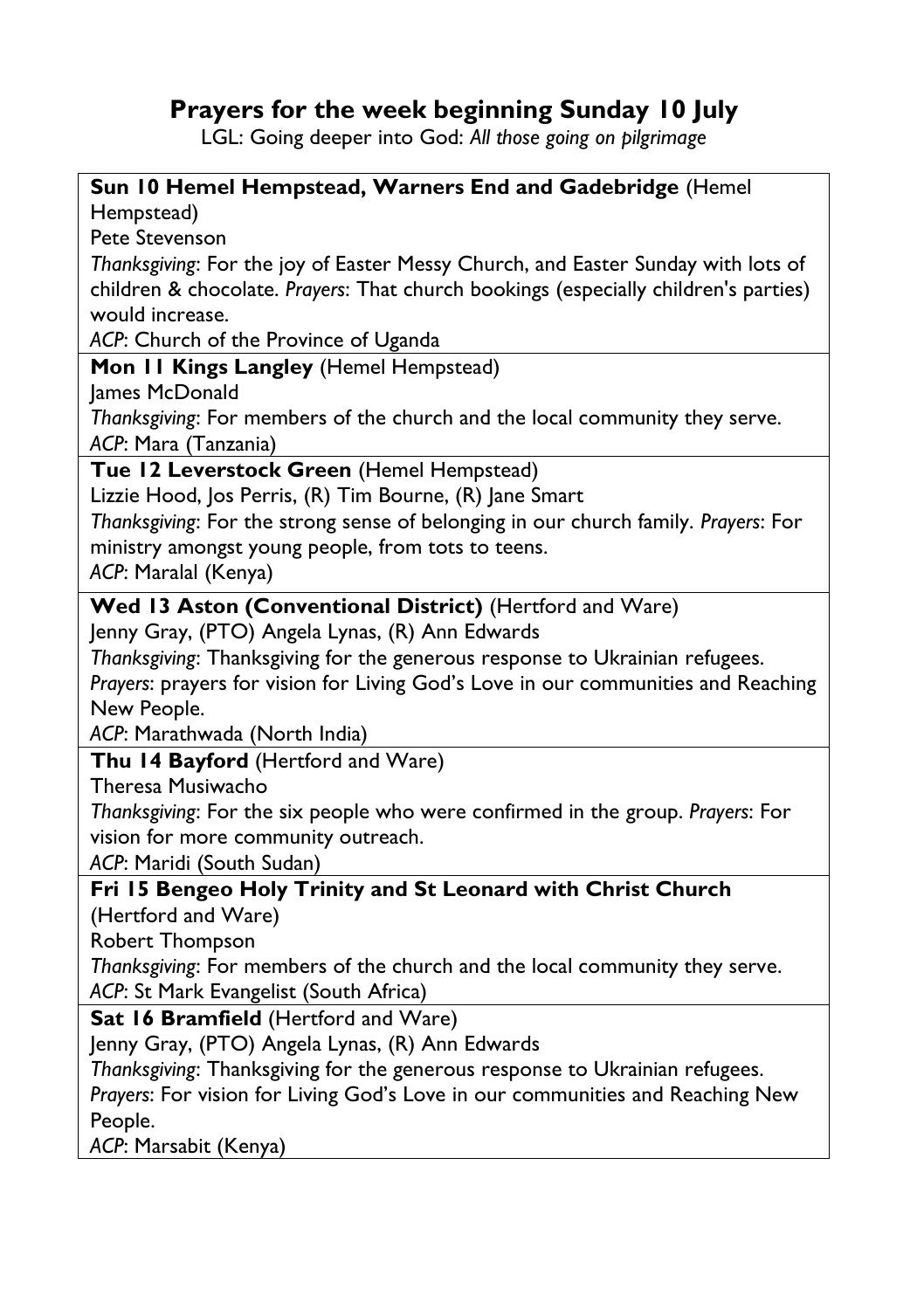## **Prayers for the week beginning Sunday 17 July**

LGL: Making new disciples: *Authors of devotional material*

#### **Sun 17 Essendon** (Hertford and Ware)

Theresa Musiwacho

*Thanksgiving*: For the six people who were confirmed in the group. *Prayers*: For vision for more community outreach.

*ACP*: The Episcopal Church (TEC) [*NB: USA & several other countries*]

**Mon 18 Great Amwell with St Margaret's** (Hertford and Ware)

Sarah Forrest, (Rs) Lynne Griffiths, Rachel Melrose

*Thanksgiving*: For the restarting of Family Services. *Prayers*: For establishing our Community Hub at St Margarets.

*ACP*: Maryland (USA)

## **Tue 19 Hertford All Saints** (Hertford and Ware)

Jo Loveridge, (R) Janet Bird

*Thanksgiving*: The amazing outreach through the churchyard, nature, and a pair of peregrine falcons. *Prayers*: To grow the congregation.

*ACP*: Masasi (Tanzania)

**Wed 20 Hertford, St Andrew with St Nicholas** (Hertford and Ware) Alan Stewart, (PTOP) Bill Church, (Rs) Melanie Seward, Geoff Oates

*Thanksgiving*: For the mission and ministry of our Zoom congregation. *Prayers*: For ideas as to how we might better use our buildings for mission and community use.

*ACP*: Maseno East (Kenya)

**Thu 21 Hertingfordbury** (Hertford and Ware)

Alan Stewart, (PTOP) Bill Church, (Rs) Melanie Seward, Geoff Oates *Thanksgiving*: For setting up a Friends group. *Prayers*: For a family fun day with teddy bear zipwire planned for July.

*ACP*: Maseno North (Kenya)

**Fri 22 Mary Magdalene**

**High Cross, St John the Evangelist** (Hertford and Ware)

Amanda Duncan. (LLW) Sara Mc Crea, Liz Finn

*Thanksgiving*: For the increased contact and growing work with Puller Memorial School. *Prayers*: For a successful stewardship campaign.

*ACP*: Maseno South (Kenya)

**Sat 23 Hunsdon** (Hertford and Ware)

Mark Dunstan, (R) David Scott

*Thanksgiving*: For members of the church and the local community they serve. *ACP*: Maseno West (Kenya)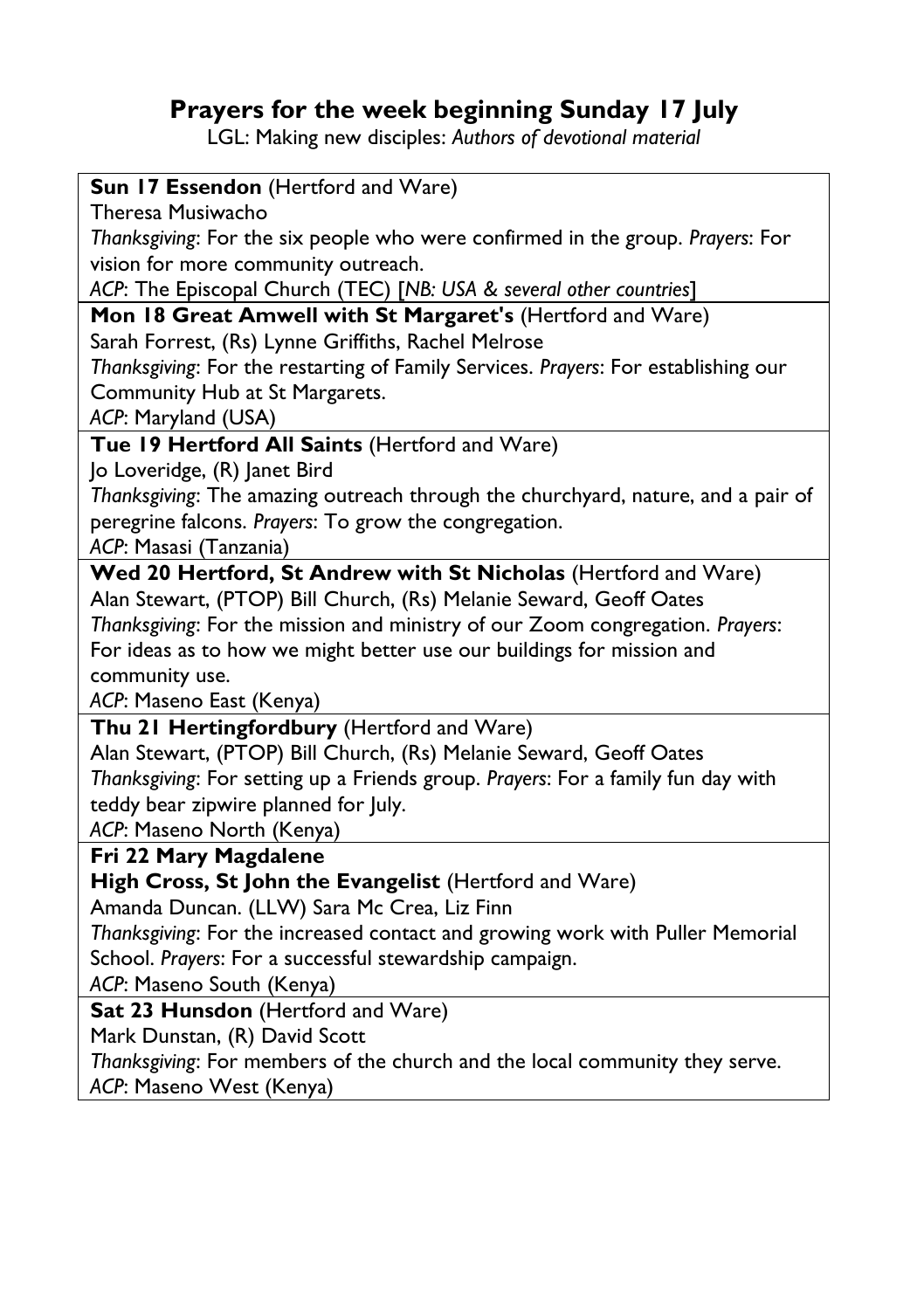# **Prayers for the week beginning Sunday 24 July**

LGL: Transforming Communities: *Those who run and attend breakfast clubs*

| <b>Sun 24 Little Amwell, Holy Trinity</b> (Hertford and Ware)                      |
|------------------------------------------------------------------------------------|
| Sally Dryden, (R) Glyn Barker, (LLW) Andrea Barker                                 |
| Thanksgiving: Huge thanks to God for the relationships being grown in the Village  |
| with all residents. Prayers: For relationships with local residents and Hertford   |
| Heath Primary School.                                                              |
| ACP: Church in Wales                                                               |
| Mon 25 James the Apostle                                                           |
| Little Berkhamsted (Hertford and Ware)                                             |
| Theresa Musiwacho                                                                  |
| Thanksgiving: For the six people who were confirmed in the group. Prayers: For     |
| vision for more community outreach.                                                |
| ACP: Masindi-Kitara (Uganda)                                                       |
| Tue 26 Ponsbourne, St Mary (Hertford and Ware)                                     |
| Theresa Musiwacho                                                                  |
| Thanksgiving: For the six people who were confirmed in the group. Prayers: For     |
| vision for more community outreach                                                 |
| ACP: Massachusetts (USA)                                                           |
| Wed 27 Stanstead Abbots (Hertford and Ware)                                        |
| Sarah Forrest, (Rs) Lynne Griffiths, Rachel Melrose, (ALM) Elizabeth Goldsmith     |
| Thanksgiving: For new growth and new faces! Prayers: For unity and being of the    |
| mind of Christ.                                                                    |
| ACP: Western Massachusetts                                                         |
| Thu 28 Stapleford (Hertford and Ware)                                              |
| Jenny Gray, (PTO) Angela Lynas, (R) Ann Edwards                                    |
| Thanksgiving: For the generous response to Ukrainian refugees. Prayers: For vision |
| for Living God's Love in our communities and Reaching New People.                  |
| ACP: Masvingo (Zimbabwe)                                                           |
| Fri 29 Thundridge (Hertford and Ware)                                              |
| Amanda Duncan (LLW) Marion Andrews                                                 |
| Thanksgiving: Increased contact and growing work with the local Church of          |
| England School. Prayers: For a successful stewardship campaign.                    |
| ACP: Matabeleland (Zimbabwe)                                                       |
| Sat 30 Ware, St Mary the Vigin (Hertford and Ware)                                 |

Ysmena Pentelow; Jake Pass; PTO Ann Voss

*Thanksgiving*: For our new curate Jake as he joins us this month. *Prayers*: For our efforts to respond to the needs of the environment in our building, grounds and activities.

*ACP*: Matana (Burundi)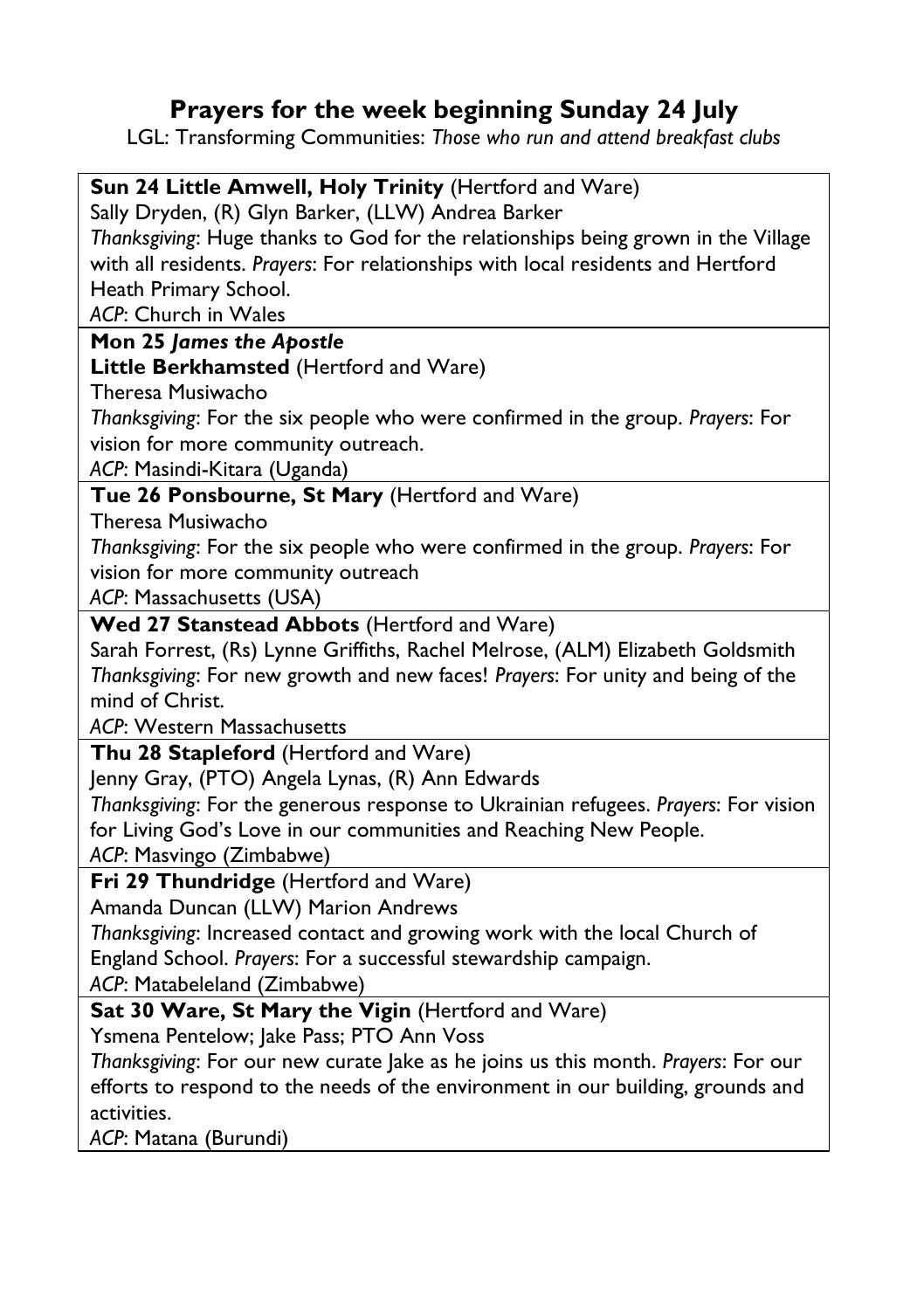## **Prayers for the week beginning Sunday 31 July**

LGL: Going deeper into God: *Gratitude for the fruits of the Spirit*

| Sun 31 Ware, Christ Church (Hertford and Ware)                                      |
|-------------------------------------------------------------------------------------|
| John Hookway, Marcus Hart                                                           |
| Thanksgiving: For Baptism, CAP, Community Partnership, use of church building       |
| for concerts, movie nights, children's programmes with bouncy castle etc.           |
| Prayers: For the continuing of people coming to faith.                              |
| ACP: Church of the Province of West Africa                                          |
| Mon 01 Prison Chaplains                                                             |
| Ann Barker                                                                          |
| Thanksgiving: For all who work to support those in prison and on probation.         |
| ACP: Matlosane (South Africa)                                                       |
| Tue 02 Mental Health Chaplains                                                      |
| Terry Seasman, Shah Qurayshi, Sam Chirwa                                            |
| Thanksgiving: For the diversity of the team and the diversity of our work. Prayers: |
| For staff colleagues who continue to be affected by the aftermath of the            |
| pandemic.                                                                           |
| ACP: Mauritius (Indian Ocean)                                                       |
| Wed 03 Wareside, Holy Trinity (Hertford and Ware)                                   |
| Mark Dunstan, (R) David Scott                                                       |
| Thanksgiving: For members of the church and the local community they serve.         |
| ACP: Mbaise (Nigeria)                                                               |
| Thu 04 Waterford, St Michael and All Angels (Hertford and Ware)                     |
| Jenny Gray, (PTO) Angela Lynas, (R) Ann Edwards                                     |
| Thanksgiving: For the generous response to Ukrainian refugees. Prayers: For vision  |
| for Living God's Love in our communities and Reaching New People.                   |
| ACP: Mbale (Uganda)                                                                 |
| Fri 05 Watton-at-Stone (Hertford and Ware)                                          |
| Jenny Gray, (PTO) Angela Lynas, (R) Ann Edwards                                     |
| Thanksgiving: For the generous response to Ukrainian refugees. Prayers: For vision  |
| for Living God's Love in our communities and Reaching New People.                   |
| ACP: North Mbale (Uganda)                                                           |
| <b>Sat 06 TRANSFIGURATION</b>                                                       |
| <b>Widford</b> (Hertford and Ware)                                                  |
| Mark Dunstan, (R) David Scott                                                       |
| Thanksgiving: For members of the church and the local community they serve.         |
| ACP: Mbamili (Nigeria)                                                              |
|                                                                                     |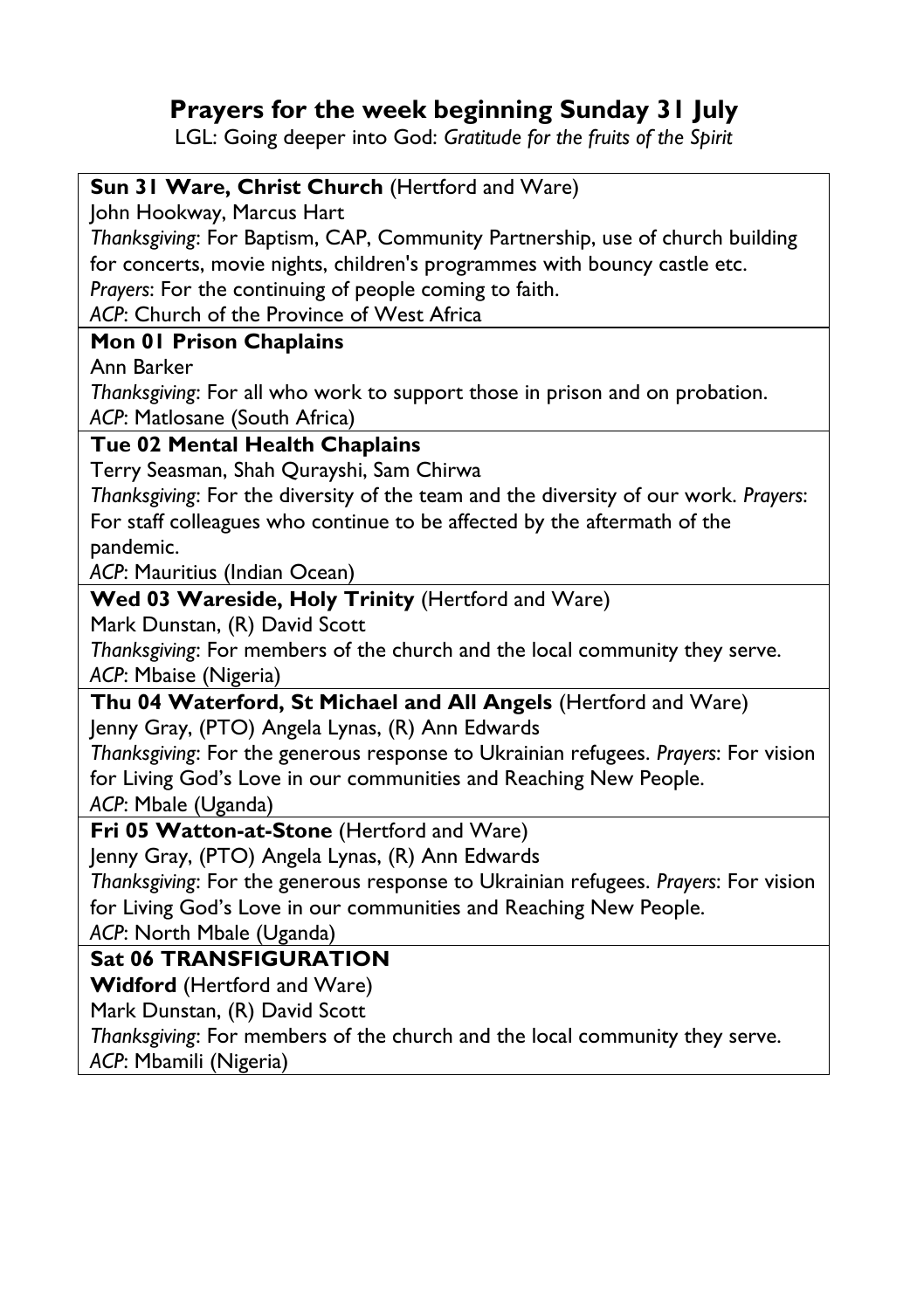# **Prayers for the week beginning Sunday 7 August**

LGL: Making new disciples: *For all who encourage us in our faith*

| Sun 07 Great Wymondley (Hitchin)                                                 |
|----------------------------------------------------------------------------------|
| Ginni Dear, (R) Howell Davies                                                    |
| Thanksgiving: For members of the church and the local community they serve.      |
| ACP: Church in the Province of the West Indies                                   |
| Mon 08 Hitchin (Hitchin)                                                         |
| Christopher Bunce                                                                |
| Thanksgiving: For members of the church and the local community they serve.      |
| ACP: Mbeere (Kenya)                                                              |
| Tue 09 Holwell (Hitchin)                                                         |
| Mary Fane de Sallis, (Rs) Gena Edwards, Margaret Johnson                         |
| Thanksgiving: For members of the church and the local community they serve.      |
| ACP: Mbhashe (South Africa)                                                      |
| Wed 10 Hub Church (Hitchin)                                                      |
| Martha Inch                                                                      |
| Thanksgiving: That we are seeing new families join the community and feel at     |
| home. Prayers: For those suffering with long-Covid and mental health challenges. |
| ACP: Mbujimayi (Congo)                                                           |
| Thu II Ickleford (Hitchin)                                                       |
| Mary Fane de Sallis, (Rs) Gena Edwards, Margaret Johnson                         |
| Thanksgiving: For members of the church and the local community. Prayers:        |
| ACP: Meath & Kildare (Ireland)                                                   |
| Fri 12 Kings Walden (Hitchin)                                                    |
| Terrance Bell, (Rs) Sara Smith, Lorraine Burt                                    |
| Thanksgiving: For blessings as we emerge from the pandemic. Prayers: For a       |
| renewal of God's spirit in the parish and for growth.                            |
| ACP: Medak (South India)                                                         |
| Sat 13 The Anglican Communion                                                    |
| Justin Welby, Archbishop of Canterbury                                           |
| Thanksgiving: For Anglicans across the world. Prayers: For all who have recently |
| gathered for the Lambeth Conference as they return to their homes.               |

*ACP*: Wad Medani (Sudan)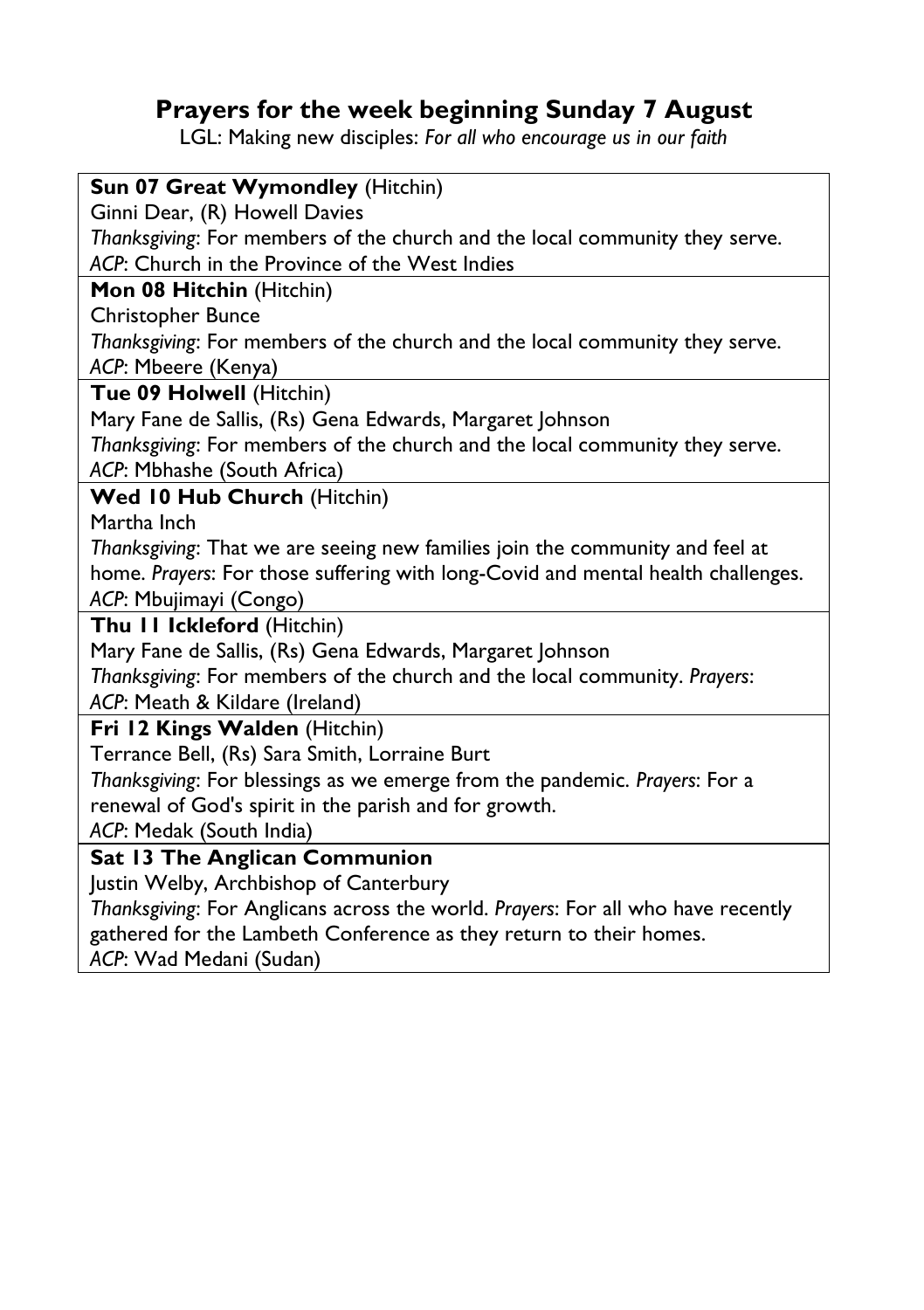## **Prayers for the week beginning Sunday 14 August**

LGL: Transforming Communities: *Those who work with Relate*

| Sun 14 Letchworth, St Paul (Hitchin)                                              |
|-----------------------------------------------------------------------------------|
| Jeni McQuaid, Rachel Snow                                                         |
| Thanksgiving: For new growth and old friends returning. Prayers: For unity around |
| our vision.                                                                       |
| ACP: The Extra-Provincial Churches [under the Abp of Canterbury]                  |
| Mon 15 The Blessed Virgin Mary                                                    |
| Lilley (Hitchin)                                                                  |
| Terrance Bell, (Rs) Sara Smith, Lorraine Burt                                     |
| Thanksgiving: For the wonderful people of our Church family. Prayers: For growth  |
| in the year to come.                                                              |
| ACP: Central Melanesia (Melanesia)                                                |
| Tue 16 Little Wymondley (Hitchin)                                                 |
| Ginni Dear, (R) Howell Davies                                                     |
| Thanksgiving: For members of the church and the local community they serve.       |
| ACP: Melbourne (Australia)                                                        |
| <b>Wed 17 Norton (Hitchin)</b>                                                    |
| Trevor Sharp, Claire Harald, (Rs) Helen Giles, Karen Williams, (LLW) Susan        |
| Taylor                                                                            |
| Thanksgiving: For members of the church and the local community they serve.       |
| ACP: Meridional (Brasil)                                                          |
| Thu 18 Offley (Hitchin)                                                           |
| Terrance Bell, (Rs) Sara Smith, Lorraine Burt                                     |
| Thanksgiving: For our Benefice ministry team including our Lay Leaders of         |
| Worship. Prayers: For healing and God's spirit to move within our community.      |
| ACP: Meru (Kenya)                                                                 |
| Fri 19 Pirton (Hitchin)                                                           |
| Mary Fane de Sallis, (Rs) Gena Edwards, Margaret Johnson                          |
| Thanksgiving: For members of the church and the local community they serve.       |
| ACP: Mexico (Mexico)                                                              |
| Sat 20 Radwell (Hitchin)                                                          |
| Bill Britt, (LLW) Steve Hardman                                                   |
| Thanksgiving: For members of the church and the local community they serve.       |
| ACP: Northern Mexico                                                              |
|                                                                                   |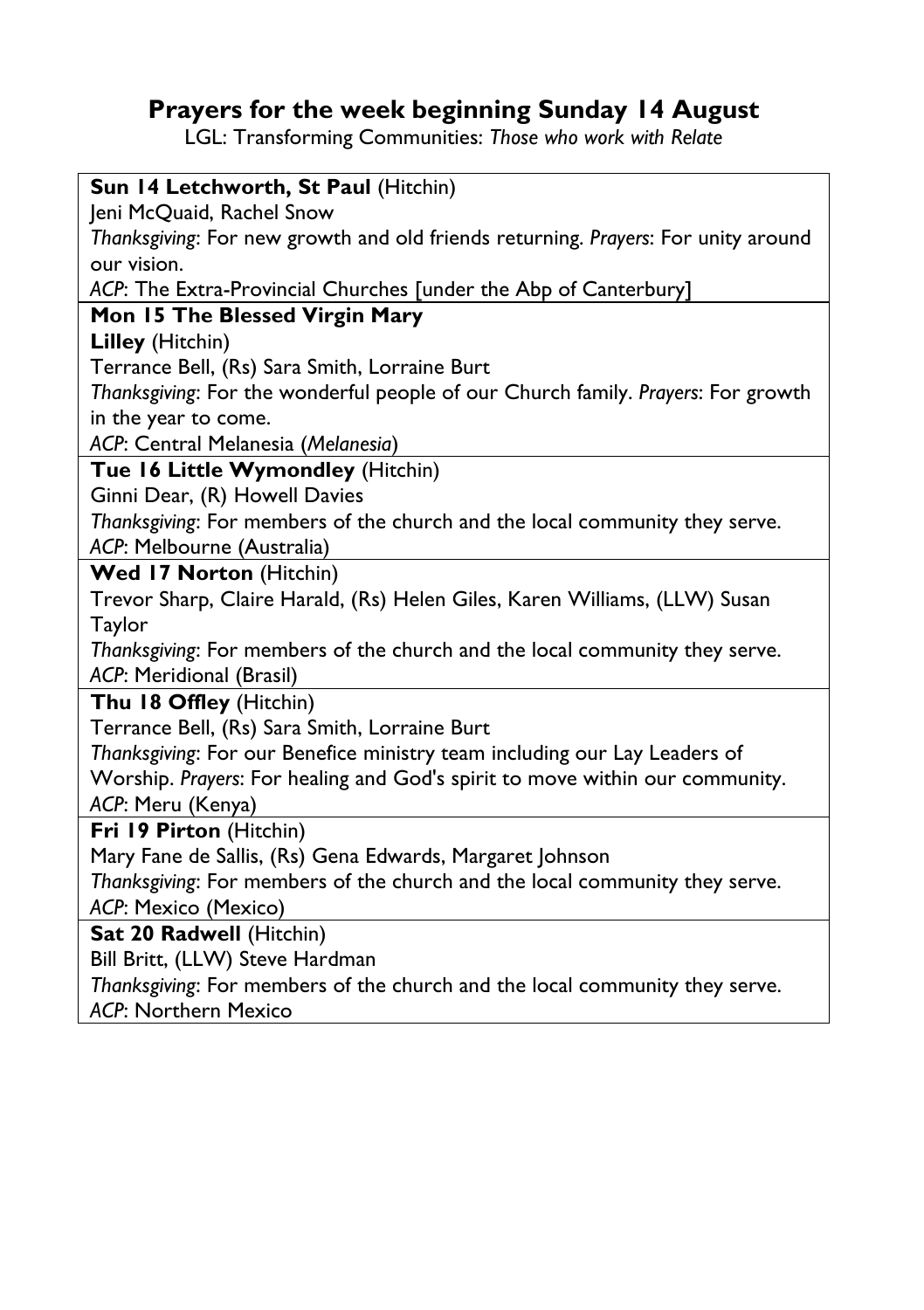# **Prayers for the week beginning Sunday 21 August**

LGL: Going deeper into God: *Those who attend Julian and other Contemplative Prayer groups*

| Sun 21 St Ippolyts (Hitchin)                                                        |  |
|-------------------------------------------------------------------------------------|--|
| Ginni Dear, (R) Howell Davies                                                       |  |
| Thanksgiving: For members of the church and the local community they serve.         |  |
| ACP: Episcopal/Anglican Province of Alexandria                                      |  |
| Mon 22 St Paul's Walden (Hitchin)                                                   |  |
| Christopher Bunce                                                                   |  |
| Thanksgiving: For members of the church and the local community they serve.         |  |
| ACP: Southeastern Mexico                                                            |  |
| Tue 23 Stotfold (Hitchin)                                                           |  |
| Bill Britt, (LLW) Steve Hardman                                                     |  |
| Thanksgiving: For members of the church and the local community they serve.         |  |
| ACP: Western Mexico                                                                 |  |
| Wed 24 Bartholomew Wilbury (Hitchin)                                                |  |
| Jessica McLaren, Emma-Jane Wilkinson, (PTO) Wendy Heaney, (R) Peter                 |  |
| Willcox                                                                             |  |
| Thanksgiving: For growth in the congregation. Prayers: For growth in discipleship.  |  |
| ACP: Michigan (USA)                                                                 |  |
| Thu 25 Willian (Hitchin)                                                            |  |
| Amanda Ferris                                                                       |  |
| Thanksgiving: For members of the church and the local community they serve.         |  |
| ACP: Eastern Michigan                                                               |  |
| Fri 26 Bushmead (Luton)                                                             |  |
| <b>Tim Madeley</b>                                                                  |  |
| Thanksgiving: For building up relationships with the community. Prayers: For        |  |
| implementing our vision and MAP that has recently been reviewed.                    |  |
| ACP: Northern Michigan                                                              |  |
| Sat 27 Caddington (Luton)                                                           |  |
| Rob O'Neill, Simon Curtis                                                           |  |
| Thanksgiving: For new people who have joined our church community over the          |  |
| past year. Prayers: That we will be able to re-order the church building to make it |  |
| more welcoming.                                                                     |  |

*ACP*: Western Michigan